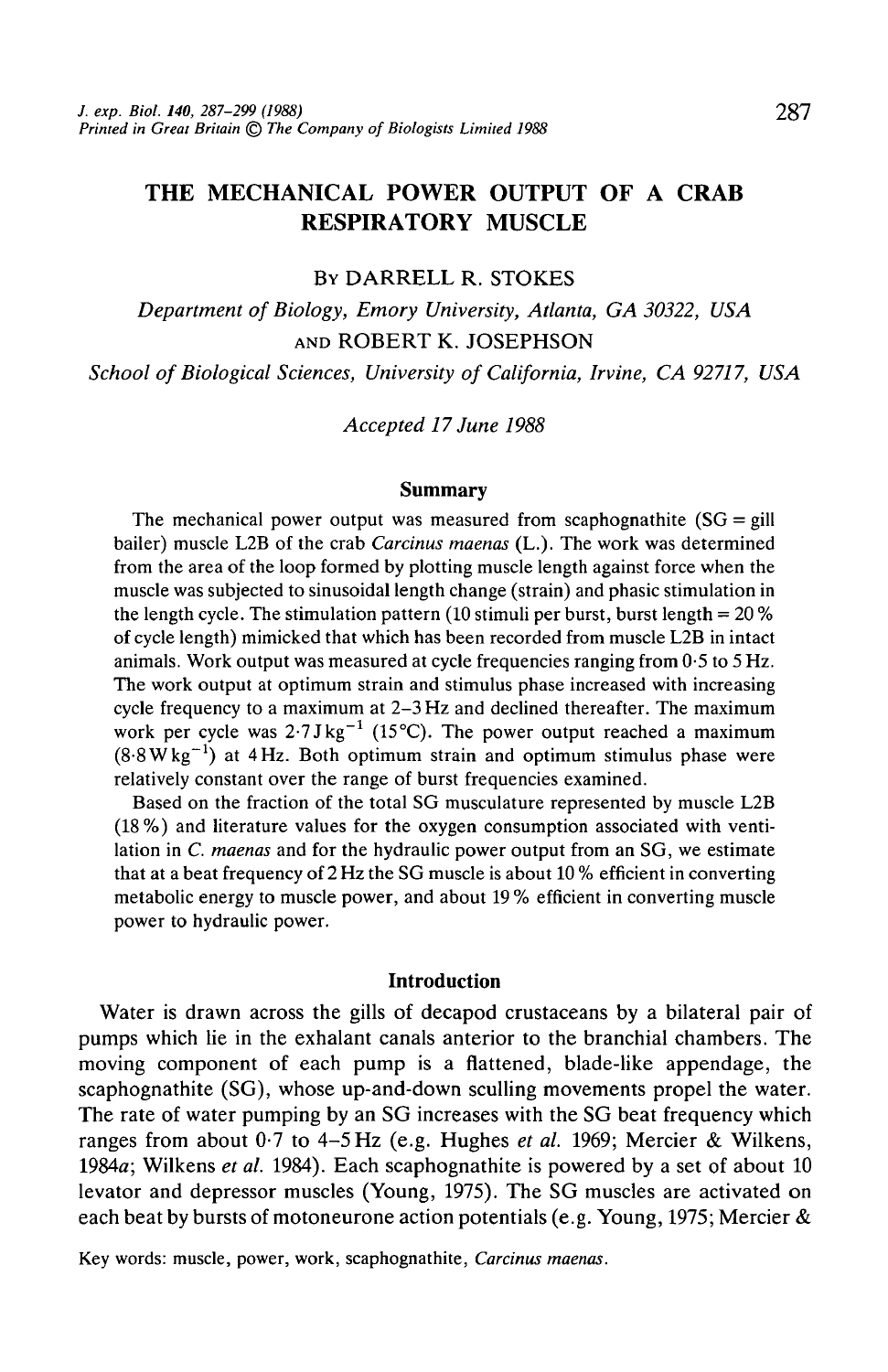Wilkens, 1984b). Those SG muscles that have been examined have strong requirements for neuromuscular facilitation, and only bursts of action potentials evoke significant muscle contraction (Mercier & Wilkens, 19846; Josephson & Stokes, 1987).

In the green crab, *Carcinus maenas,* the mechanical power output of the SG pump has been determined from the hydraulic pressure difference developed across the pump and the volume of fluid propelled by the pump (Mercier  $\&$ Wilkens, 1984a). The power output increases monotonically with beat frequency. The overall efficiency of the ventilatory pump has been estimated to be about 3 %, determined from the ratio of the hydraulic work output and the portion of the resting metabolism attributable to ventilatory activity (Wilkens *etal.* 1984).

The following is a study of the mechanical power output of an SG muscle from *C. maenas* under conditions mimicking those during normal ventilation. These measurements, together with the results from earlier examinations of ventilatory performance mentioned above, allow determination of the efficiency of the SG muscle in converting metabolic power input into mechanical power, and determination of the efficiency of the SG system in converting muscle power to hydraulic power. The mechanical power output of the SG muscle was measured using an approach originally developed with insect wing muscles (Josephson, 1985a,*b;* Mizisin & Josephson, 1987). Insect wing muscles operate over a rather narrow frequency range during flight. The SG muscles of *C. maenas,* in contrast, operate over a wide frequency range. With the SG muscle it was possible to examine the effects of operating frequency on power output, using a muscle for which operating frequency is an important parameter.

## Materials and methods

The muscle studied was scaphognathite levator L2B from the crab *C. maenas.* The crabs were obtained at the Marine Biological Laboratory, Woods Hole, MA, and ranged from 42 to 107 g. An earlier paper (Josephson & Stokes, 1987) gives details on dissecting and mounting the muscle and on the saline used. The distal end of the isolated muscle was attached to an ergometer (Cambridge model 300H, Cambridge Technology, Cambridge, MA02140) by a hooked rod made from a fine insect pin. The ergometer was used both to measure the force generated by the muscle and to impose length changes on the muscle. The muscle was activated by stimulating its motor nerve with a suction electrode. The stimuli were  $0.5$  ms current pulses whose intensity was 1-5—2 times that needed to evoke a maximum contraction in response to a burst of stimuli. The saline surrounding the preparation was continuously aerated and maintained at about  $15^{\circ}C$  (range =  $14.6 - 15.4$ °C).

Power output was measured as the SG muscle was subjected to cyclic length changes at frequencies comparable to those *in vivo* and stimulated phasically in the length cycle. If the cyclic muscle responses were in steady state, a plot of the muscle force against muscle length over a full cycle formed a closed loop (Fig. 1).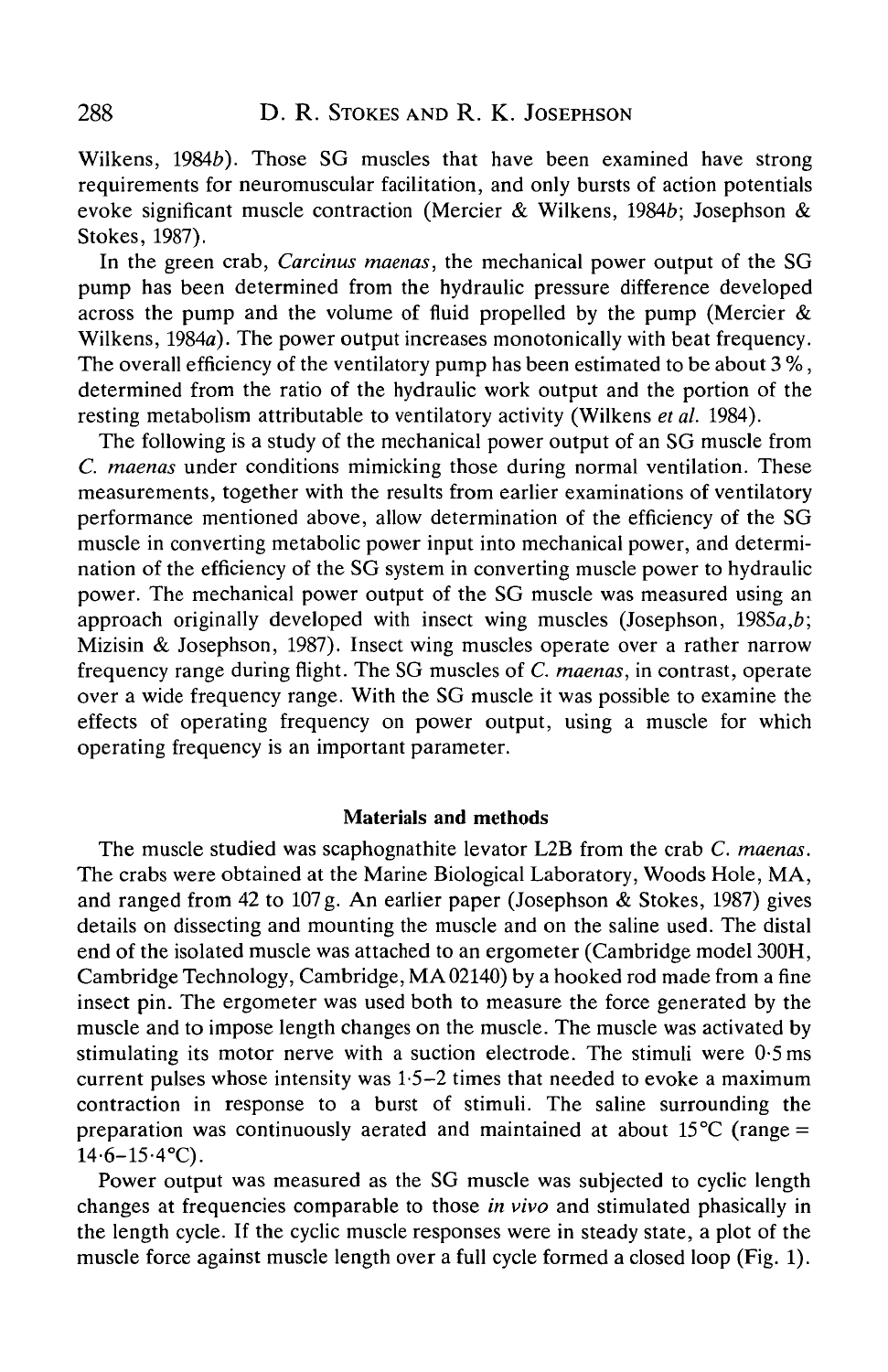

Fig. 1. (A) Muscle force (middle trace) during imposed sinusoidal length change (upper trace) and stimulation (lower trace) which was phase-locked to the length cycle. The muscle was scaphognathite levator L2B from *Carcinus maenas.* The stimuli were a burst of 10 shocks in 100 ms. (B) The work loop (= muscle force against muscle length over a full cycle) for the tenth cycle of the series in A, that cycle enclosed in the box. The area of the loop is the work done on or by the muscle. Here the loop was traversed in an anticlockwise direction, indicating that work was done by the muscle on the apparatus. The work for this cycle was  $15.6 \,\mu\text{J}$  (= 2.93 J per kg muscle mass).

The area of this loop is the mechanical *work output* for that cycle. This area times the cycle frequency is the average *power output.*

Many parameters affect the power output of a muscle preparation. These include the frequency, pattern and amplitude of the imposed, cyclic length change; the timing in the length cycle of the muscle stimulation; the pattern of the phasic stimulation, i.e. the number and intensity of the individual stimuli in a burst and the pattern of the intervals between the stimuli; the cycle of a series chosen for analysis; and the muscle temperature. We did not explore the whole of this large parameter space. Rather we used activation patterns which mimicked the neural activation patterns during normal ventilation, and sought values for average muscle length, imposed change in length, and stimulus phase which maximized work output for the given stimulus conditions.

The cyclic length change imposed upon the muscle was sinusoidal. The trajectory of the SG blade during beating is actually rather complicated, and is different at different positions across the blade (Young, 1975, fig. 12). Muscle L2B inserts near what has been called the hinge region of the blade (Young, 1975), and the blade movement at the hinge is approximately sinusoidal but with several jerky components. The sinusoidal length change imposed on the muscle thus may be an inexact approximation of the muscle trajectory *in vivo.* The peak-to-peak amplitude of the length change, measured in millimetres or as a percentage of the muscle length, will be termed *strain.*

The *phase* of muscle stimulation in the length cycle is defined by the relationship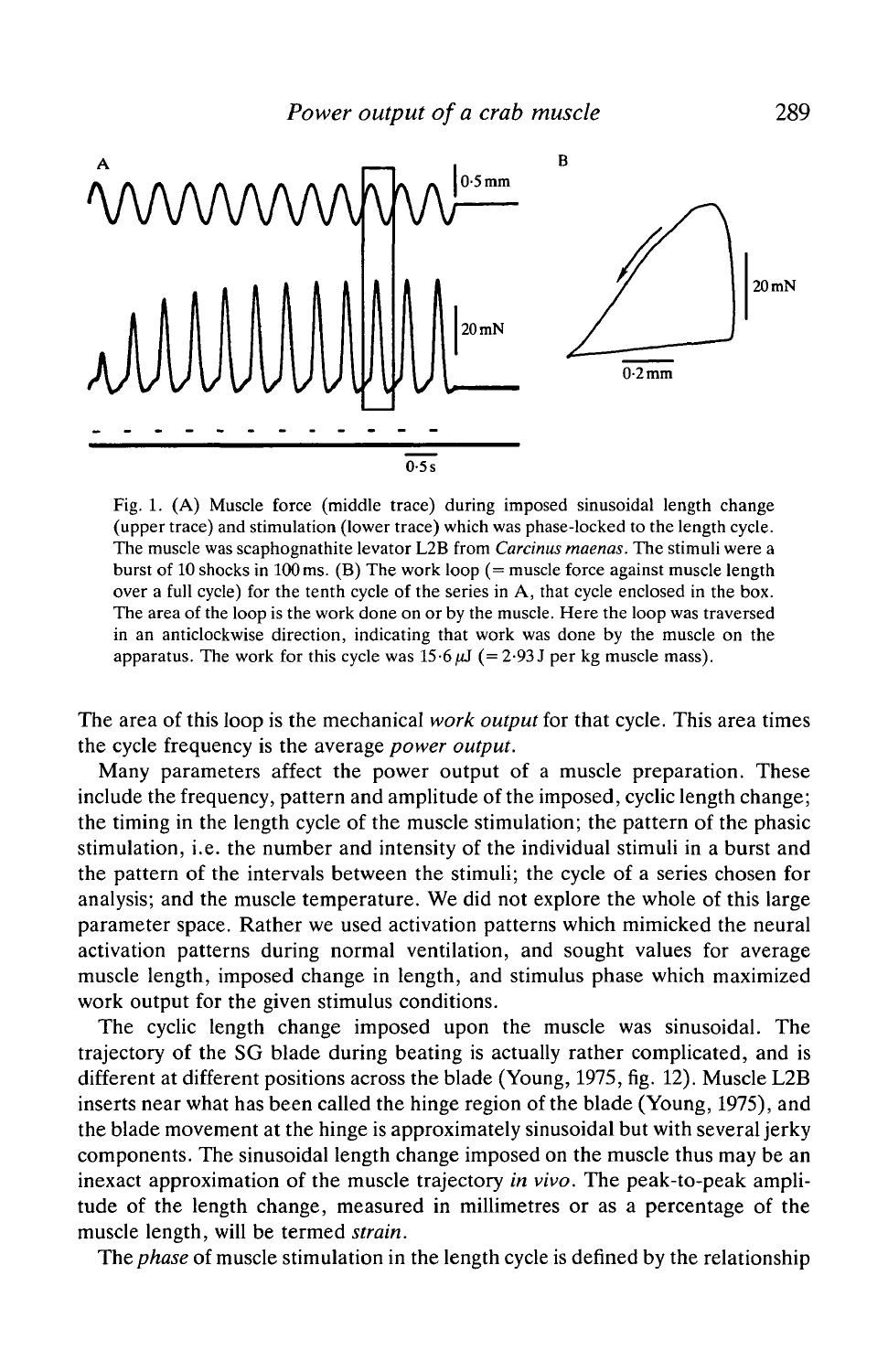between the time of the expected tension peak, based on isometric measurements, and the time of maximum muscle length. Specifically: phase  $(\%)$  = *100[(A+B-C)/D],* where *A* is the delay from cycle onset to the onset of stimulation, *B* is the isometric tension rise time measured from the start of stimulation, *C* is the delay from cycle onset to peak length, and *D* is the cycle duration. A phase of 0 indicates that the time of expected maximum tension coincides with the time of maximum length; a positive phase indicates that the time of expected maximum tension occurs during muscle shortening, and a negative phase that the time of expected maximum tension occurs during muscle lengthening.

In each experimental trial the muscle was subjected to 12 consecutive cycles of length change and associated stimulation. By the tenth cycle of the set the muscle responses were nearly in steady state (Fig. 1), and the tenth cycle was selected for work measurement. Force and position values for the tenth cycle were sampled with an analog to digital converter (12 bit resolution, one force or position sample each  $200 \mu s$ ) and analysed with an on-line digital computer. Trials were repeated regularly at 2-min intervals.

During the initial dissection, after the muscle had been exposed, the SG was pushed into a fully depressed position and the length of muscle L2B was measured with an ocular micrometer (see Josephson  $&$  Stokes, 1987). This length, which is the longest length reached by the muscle *in vivo,* will be termed the *reference length.* The reference length in the muscles examined ranged from 8-7 to 11-3 mm. At the end of an experiment the muscle length was set at what had been determined to be the *optimum length* for work output (see below) and the muscle was fixed, without detaching it from the ergometer, in 70% ethanol. After 10-30min in ethanol, the muscle was removed from the apparatus and stored in 70 % ethanol. The following day the muscle was dissected free from its attachments and its fixed length measured with an ocular micrometer. The muscle was then stored for several days to several weeks in ethanol, rehydrated overnight in saline, and weighed. The mass of the muscle was multiplied by  $1.36$  to correct for the expected mass loss associated with alcohol fixation and storage (Josephson & Stokes, 1987). The corrected mass of muscles used in experiments ranged from 3-2 to 12-9 mg.

The total mass of SG muscles was determined from whole animals fixed in 70 % ethanol. The SG on one side was exposed and all the muscles which move it were removed, rehydrated in saline, and weighed.

## *Muscle activation patterns*

Muscle activation patterns were selected to mimic those *in vivo* based on motor nerve recordings and EMG recordings from beating scaphognathites of *C. maenas* obtained by Young (1975) and by Mercier & Wilkens (1984b).

Mercier & Wilkens found that the muscle L2B is activated by bursts of motoneurone potentials on each cycle, and that the frequency of action potentials within the bursts is proportional to the cycle frequency. They further noted that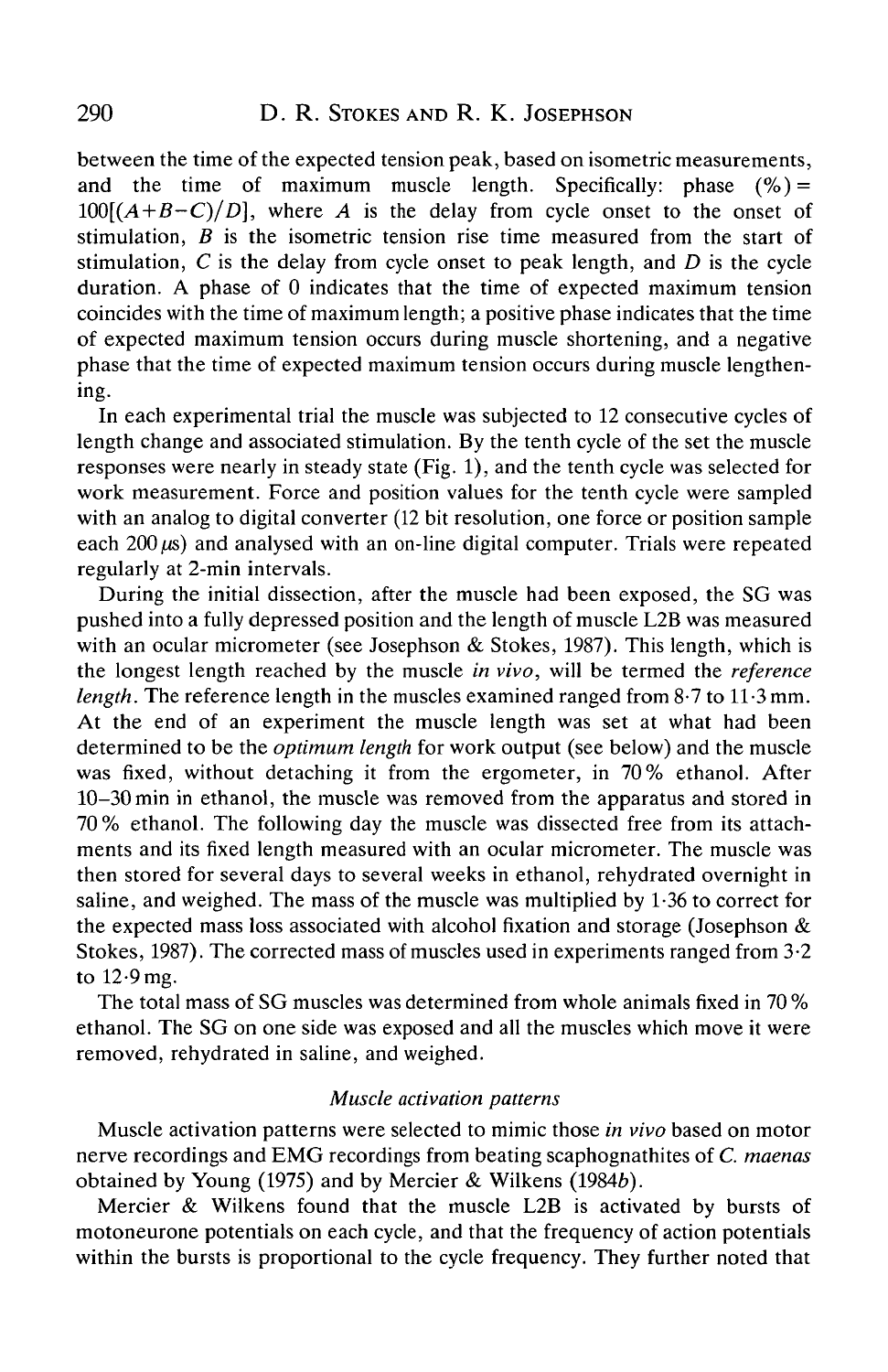the number of pulses per burst is typically independent of burst frequency, and can be nearly constant over a wide range of burst frequencies (see also Young, 1975). We define *duty cycle* as the ratio between burst duration and burst period, where burst period is the interval from the start of one burst to the start of the next. A consequence of (1) the average interpulse interval within a burst being a constant fraction of the burst period (this follows from the proportionality between pulse frequency and burst frequency), and (2) the number of pulses per burst being independent of frequency, is that (3) the duty cycle is independent of cycle frequency. For the preparation of Mercier & Wilkens from which the largest number of observations was obtained, the interpulse interval was about 2-6% of the burst period and the number of pulses per burst was, with a few exceptions, 8 or 9 (the range in all preparations was 4-29 pulses per burst). For this relative pulse interval and pulse number the predicted duty cycle is 18-21 %. Young (1975) earlier found the duty cycle of muscle L2B to be about 20 %. We have chosen 10 pulses per burst and a duty cycle of 20 % as being representative of a normal activation pattern.

# *Experimental protocol*

There is an optimum muscle length for work output and, for a given set of stimulus conditions, an optimum strain and an optimum stimulus phase (Figs 2,3, 4; see also Josephson, 1985a; Mizisin & Josephson, 1987). The following sequence was used to determine the work output as a function of burst frequency at optimum muscle length, strain and stimulus phase.

(1) *Determination of the tension rise time.* The muscle was held at a fixed length and stimulated at a burst frequency of 2Hz (10 shocks per burst, 20 % duty cycle). The isometric tension rise time for the tenth response of the set was measured and used in phase calculations.

(2) *Determination of optimum length* (Fig. 2). Using an estimated value for optimum phase (typically about 20%) and an estimated value for the optimum strain (typically  $0.75$  mm, about  $7.5\%$  of muscle length), work output was determined in a series of trials at different lengths to find the optimum length. The initial trial of the series was at a length well below the anticipated optimum, and the muscle length was increased in steps of 0-25 mm (about 2-5 %) between each trial.

(3) *Determination of optimum phase* (Fig. 3). The stimulation phase for maximum work output was determined at the determined optimum length and with the estimated optimum strain, beginning with a phase well below the optimum and increasing the stimulus phase in steps of approximately 5 % between trials.

(4) *Determination of optimum strain* (Fig. 4). At the determined values for optimum length and optimum phase, the optimum strain was found in a series of trials, beginning with a strain below the expected optimum and increasing the strain by  $0.125$  mm between each trial. If the measured value for optimum strain was appreciably different from that estimated in step 3, step 3 was then repeated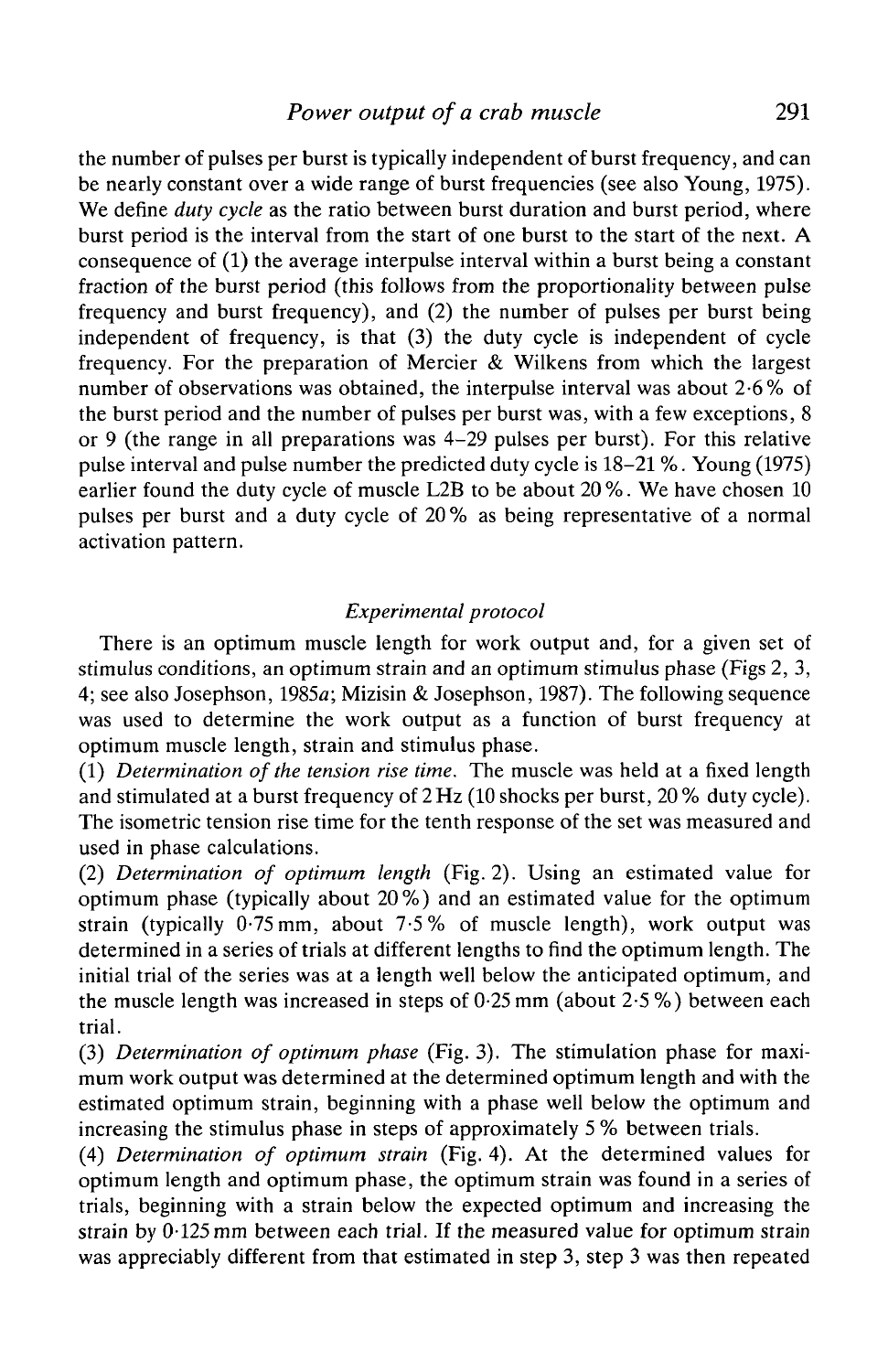

Fig. 2. Work output and muscle length. Work output was measured at a burst frequency of 2 Hz and with estimated values for optimum muscle strain and stimulus phase. Each of the curves is from a separate preparation. Together the curves represent three of the six preparations used in Fig. 5. The preparations selected were that with the lowest value of optimum length, that with the highest value of optimum length, and one whose optimum length was close to the average value.



Fig. 3. Work output and stimulus phase. The burst frequency was 2 Hz, the resting muscle length was at the optimum length for work output, and the strain for the imposed length change was  $1.0 \text{ mm}$  (=9%, length excursion from 95.5% resting length to 104-5 % resting length). The data points are from a single muscle and are the average of a determination at each test phase during an ascending series and a determination at each phase in a descending series immediately following.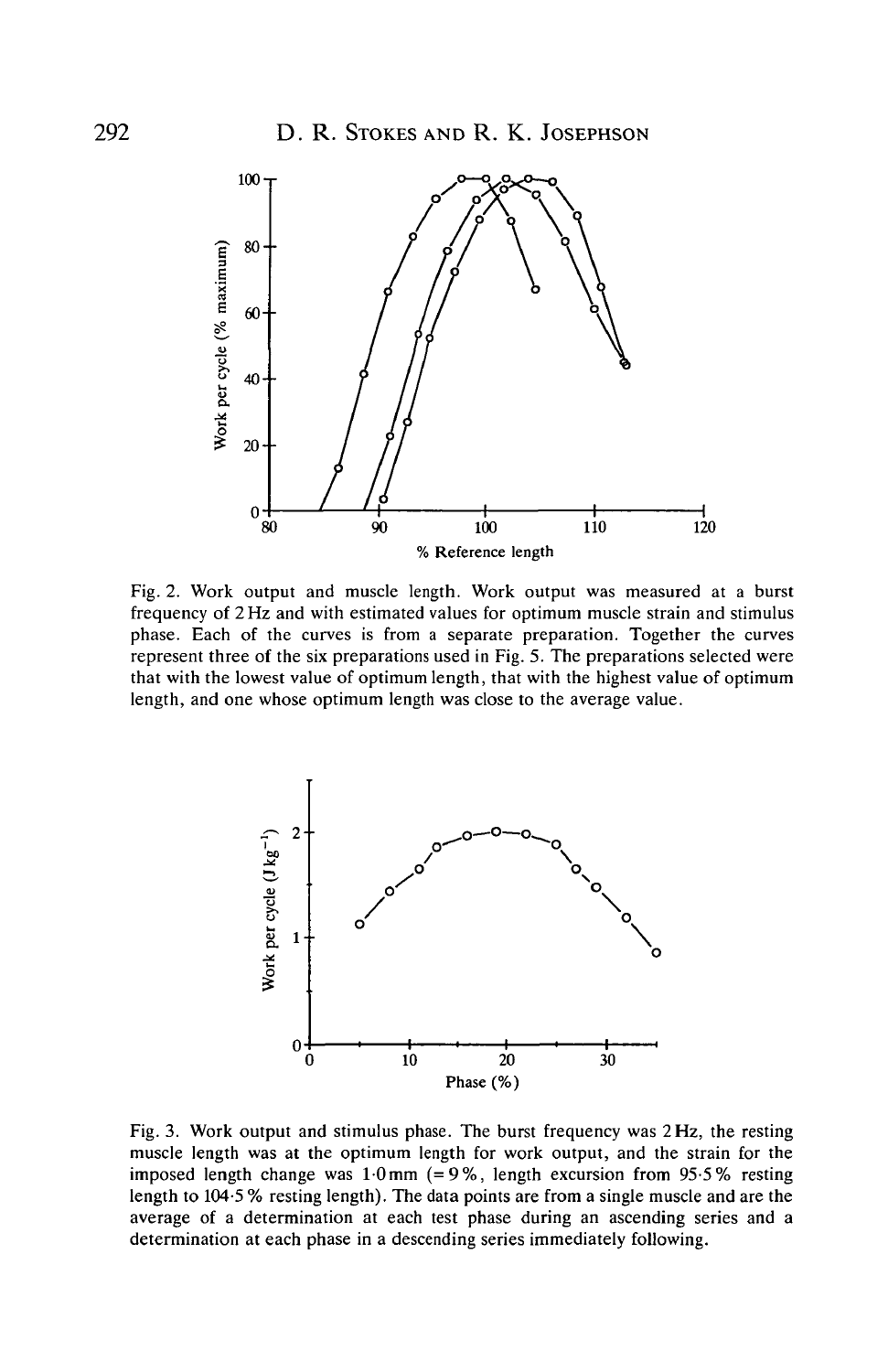

Fig. 4. Work output and strain. The burst frequency was 2 Hz, the stimulation phase 25 *%,* and the average muscle length that at which work was maximal. The individual points are averages from an ascending and a descending series. This muscle is different from the one of Fig. 3.

using the new value for optimum strain. The work output at 2 Hz, at optimum length, phase and strain, was taken as the maximum work measured at this time during the experimental series.

(5) *Determination of maximum work per cycle at a new frequency. A* new burst frequency was selected randomly from the series 0-5, 1, 1-5, 3, 4, 5Hz and the stimulus parameters were adjusted appropriately. The tension rise time was determined as in step 1 but with the new stimulation parameters. Steps 3 and 4 were repeated to determine the maximum work output per cycle at the new frequency.

(6) *Redetermination of maximum work at 2 Hz.* The burst frequency was returned to 2 Hz. The phase and strain were set at the values determined initially in steps 2 and 3. Five trials were given. Values from the fifth trial were used as the work output at 2 Hz at this stage in the experiment.

(7) *Steps 5 and 6 were repeated.* New values for burst frequency were selected randomly from those remaining in the series until all values had been used.

With this protocol, each measurement with a new burst frequency was immediately preceded and immediately followed by a determination at 2 Hz. This procedure allowed us to express work values relative to those at 2 Hz, and thus to compensate for progressive changes in the condition of the preparation which sometimes occurred during these rather lengthy measurements.

In analysing our data, the first dozen or so experiments, in which performance was somewhat variable, have been discarded. The results reported are from six preparations made after the quality of performance from experiment to experiment seemed to have reached a plateau.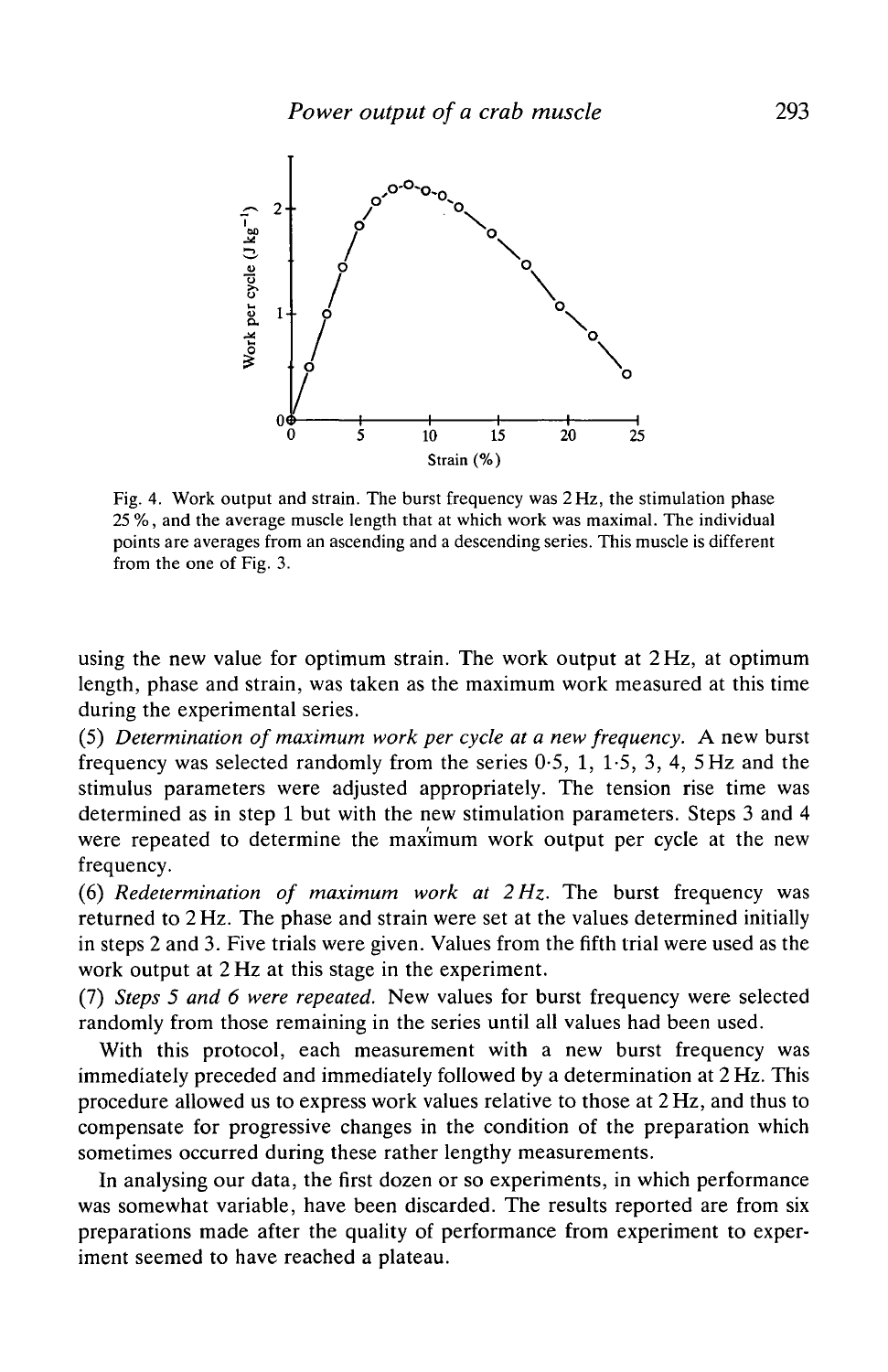#### Results

## *Frequency, work and power*

The mechanical work output per cycle increased with burst frequency to a maximum at 2-3 Hz beyond which it decreased with frequency (Fig. 5). The mechanical power output, which is the product of work per cycle and cycle frequency, reached a maximum at an average repetition frequency of 4 Hz (range  $= 3-5$  Hz). The absolute values for work output at 2 and 3 Hz were 2.7 and  $2.5 \text{ J kg}^{-1}$ , respectively (s.p. =  $0.9 \text{ J kg}^{-1}$  for each,  $N = 6$ , values for 2 Hz are based on the mean value for all the series at 2Hz with each preparation). The power output at 4 Hz averaged  $8.8 \text{ W kg}^{-1}$  (s.p. =  $3.3 \text{ W kg}^{-1}$ ,  $N=6$ ).

The values for work and power in Fig. 5 are expressed as relative values, defined as the work or power at a given burst frequency divided by the average work or power for the trials at 2 Hz immediately preceding and following the trial at the test frequency. In each of the six preparations used in Fig. 5 there was a decline in muscle performance over the period required to collect the data, but the decline was only moderate. The fractional reduction in work output between the first series at 2 Hz and the last series at 2 Hz, which came almost 3h and some 50 trials later, averaged only 27% (s.p.  $= 14\%$ ) for the six preparations.

## *Optimum length, phase and strain*

The relationship between average muscle length and work output is a steeply rising and falling curve with a narrow optimum (Fig. 2). In 36 preparations used in this study and in related studies the optimum length for work output, measured as in Fig. 2, averaged 101.1% of the muscle reference length (s.g. =  $1.2\%$ ).

To minimize the number of times a muscle was stimulated, the steps used in



Fig. 5. Work (O) and power ( $\square$ ) as a function of burst frequency. Relative work or power is the value at a given burst frequency divided by the average of the work or power for the trials at 2 Hz immediately before and immediately after that at the test frequency. Vertical bars (shown only where larger than the symbol) are standard errors  $(N=6)$ .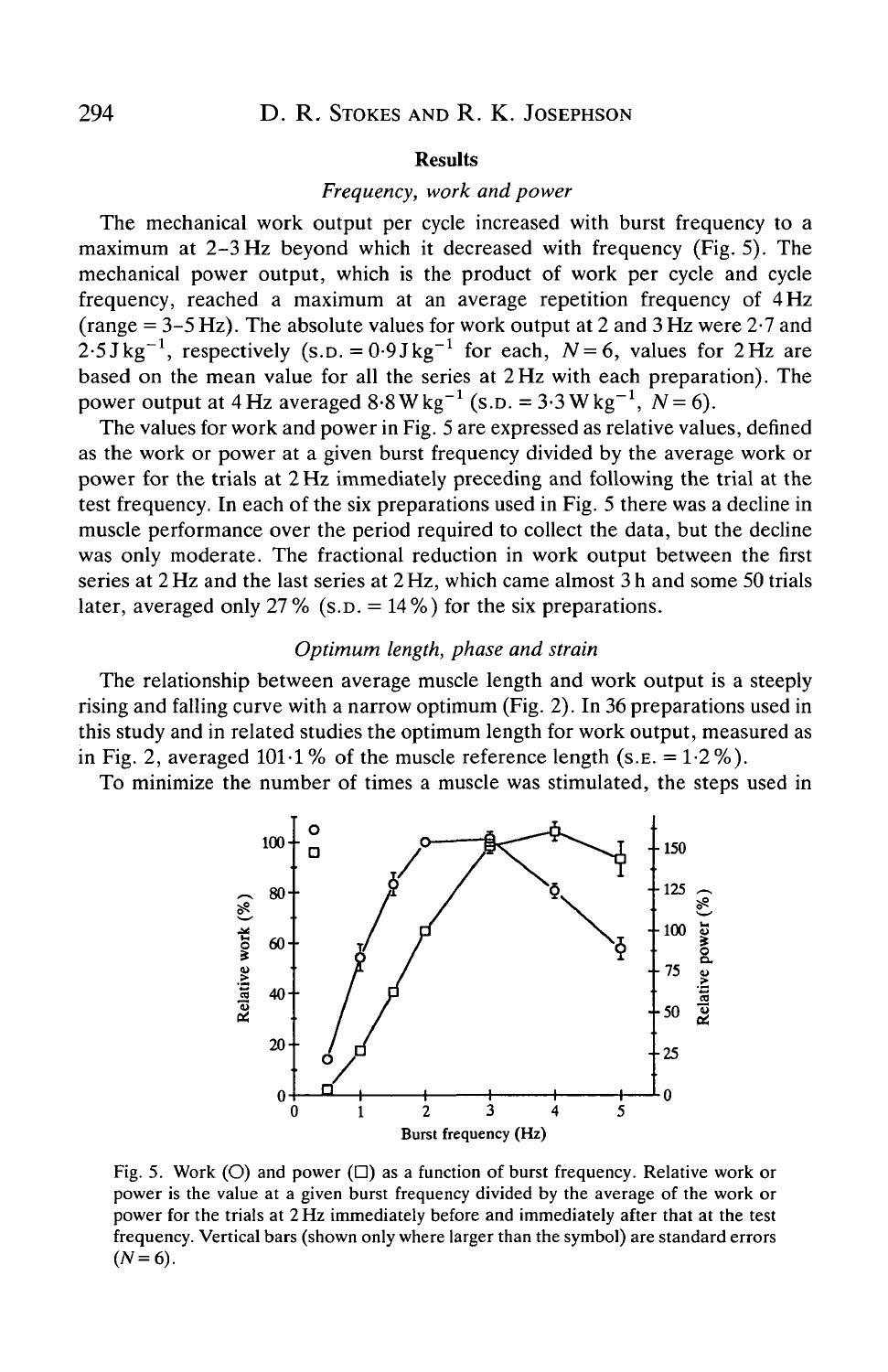determining the optimum phase and strain in the work measurements above were rather coarse, 5 % for phase and 0-125 mm (about 1-25 %) for strain. With muscle L2B the curves relating work output with strain and with phase have rather broad peaks (Figs 3, 4) so there cannot have been much error in estimates of maximum work caused by failure to locate accurately the exact phase or strain optimum.

With the stimulus patterns used, the optimum phase was independent of burst frequency (Fig. 6). The optimum strain, however, did vary somewhat with frequency; rising with increasing frequency to a peak at 1-5 Hz and falling thereafter (Fig. 7). During ventilatory beating the SG blade sweeps across the entire chamber in which it is housed, and its movement is limited by the roof and the floor of the cavity (Pilkington & Simmers, 1973; Young, 1975; Mercier & Wilkens, 1984a). Thus the amplitude of the SG stroke is constant and so,



Fig. 6. The optimum phase for work output for the trials of Fig. 5 as a function of burst frequency. Vertical bars are standard errors.



Fig. 7. Optimum strain for work output, again for the trials of Fig. 5. Vertical bars are standard errors.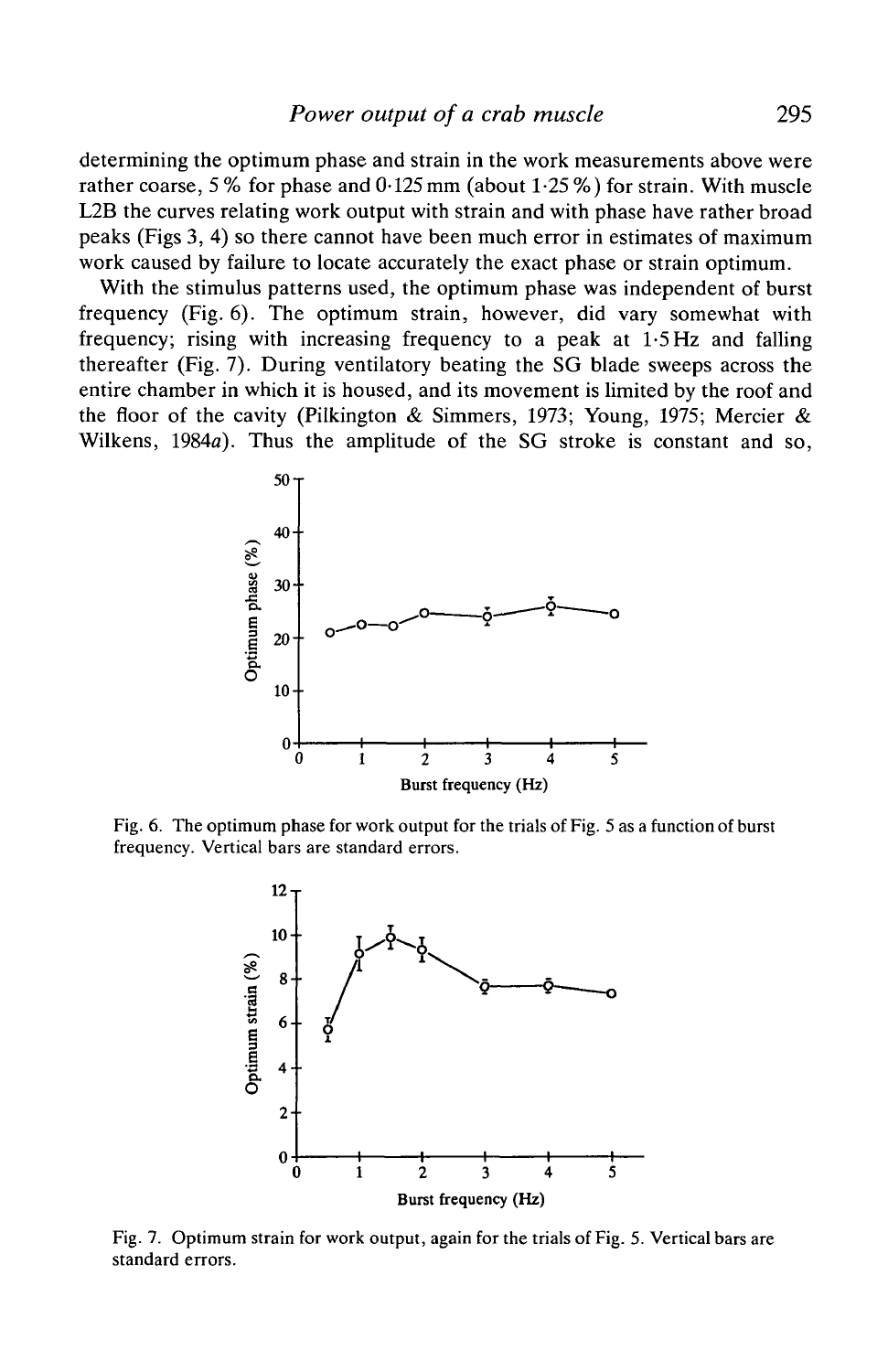presumably, is the strain for muscle L2B. A corollary of frequency-dependent optimum strain and frequency-independent operating strain is that muscle L2B cannot operate at optimum strain at all frequencies. Because the curve relating work and strain has a relatively broad peak, the work output of L2B should not be greatly depressed when the muscle operates near to but not exactly at the optimum strain.

## **Discussion**

## *Work and power*

With stimulus patterns that mimic those *in vivo,* the mechanical work available from SG muscle L2B is maximal at beat frequencies of 2-3 Hz, which is near the middle of the normal operating range (0-7 to 4-5 Hz; Hughes *et al.* 1969; Wilkens *et al.* 1984; Mercier & Wilkens, 1984a,*b).* The work per cycle does not drop off rapidly at frequencies above the optimum (Fig. 5), and the mechanical power available from the muscle increases to a maximum near to or at the maximal operating frequency. Over most or all of the normal operating range the muscle power available to drive the SG pump increases with beat frequency.

The maximum power output measured from the SG muscle  $(8.8 \text{ W kg}^{-1})$  is less than that measured from insect wing muscles using similar methods. The maximum power output of ordinary flight muscles from two species of locust and one tettigoniid was found to be  $73-76 \text{ W kg}^{-1}$  (20, 25 Hz, 30°C; Mizisin & Josephson, 1987; Josephson, 1985a,*b),* that of a tettigoniid wing muscle used in both singing and flight was 33 W kg $^{-1}$  (25 Hz, 30°C, Josephson, 1985b). The lower mechanical power output from the crab muscle is in part a result of the lower temperature used in the crab measurements. If the  $Q_{10}$  for power output were 2, warming the crab muscle to 30°C, the temperature at which the insect measurements were made, would be expected to increase the power output of the crab muscle to  $25 \text{ W kg}^{-1}$ . In addition, the power output from muscle L2B was measured using stimulus patterns similar to the muscle activation patterns during normal beating, and these patterns are not necessarily those which maximize power output. In the measurements of work output described above there were 10 stimuli per burst. In several preliminary experiments, using a burst frequency of 2 Hz, we have found that doubling the number of stimuli per burst from 10 to 20, without changing the interstimulus interval, increased the power output by 30-70%. The activation parameters during normal beating may have been evolutionarily selected to maximize efficiency, or to maximize the ability to grade power, or to optimize some other performance characteristic, and not to maximize power output.

The average muscle length which was optimal for work output was about 1 % greater than the reference length (s.e.  $= 1.2\%$ ). This is a bit surprising, for it indicates that the average muscle length *in vivo* is less than the optimum length for work output. The length of levator muscle L2B is greatest when the SG is fully depressed, and this is the length which we have measured as the reference length.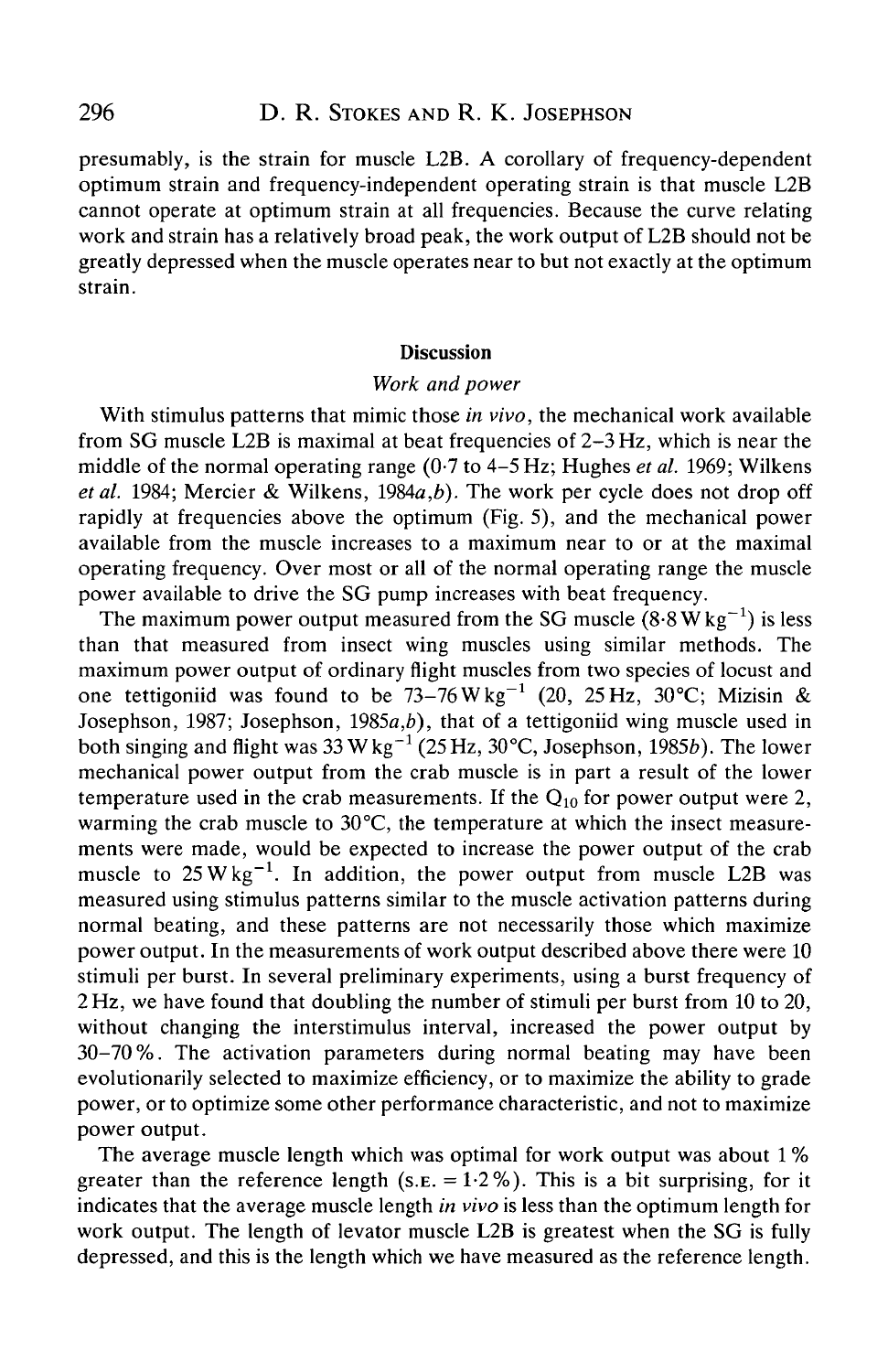The average length of muscle L2B *in vivo* must be less than the reference length, how much less depends on the actual muscle strain per cycle. If the muscle strain *in situ* were 9 %, which is the optimum strain measured for the isolated muscle at 2Hz (Fig. 7), the muscle would shorten to 91% and lengthen to 100% of the reference length on each cycle, and the average muscle length would be 95-5 % of the reference length. The curve relating work output to muscle length falls steeply on either side of an optimal length (Fig. 2). We estimate the expected work output at 95-5 % of the reference length to be about 70 % of that at the optimum muscle length. It is certainly possible that there are unknown, systematic errors in our length measurements, and that we have underestimated the maximum muscle length *in vivo* or overestimated the optimum length for work output. If there are no errors in our length measurements, the work output of the muscle *in vivo* must be less than the maximum values which we measured, since these maximum values were determined from isolated muscles at longer and more favourable lengths than those at which the muscle normally operates. Because the standard error in the ratio of optimum length to reference length is rather large, making it difficult to evaluate accurately the actual relationship between the two measures (and also suggesting inaccuracies in the length measurements), we have not corrected for operating length in our estimates of the mechanical power available *in vivo.* We have assumed that the muscle power available to the crab is the maximum power which we can obtain from its isolated muscle under appropriate patterns of stimulation.

# *Efficiency*

The hydraulic power output of the SG pump in *C. maenas* has been estimated from the hydraulic pressure developed across the pump and the rate of fluid movement by the pump against this pressure gradient (Mercier & Wilkens, 1984a). The power output, determined for a single SG during periods of unilateral beating, increased exponentially with beat frequency (Fig. 8).

In a set of *C. maenas* of varying size, we found that muscle L2B made up 18 % of the total power musculature of an SG (s.e.  $= 1\%$ ,  $N = 7$ ). Assuming that the properties of the other SG muscles are like those of L2B, the combined work and power from all the muscles of an SG is estimated by multiplying the values for L2B by 5.56 (= the reciprocal of 0.18). The calculated power available from the SG musculature is comfortably greater than that expended by the SG pump for frequencies up to about 4-7 Hz, which may be higher than beat frequencies actually reached in intact animals (Fig. 8).

One measure of the efficiency of the SG pump is the ratio of the muscle power input to the hydraulic power output. For the data in Fig. 8, the efficiency has a minimum of 13 % at 1 Hz, rising to 19 % at 2 Hz and 36 % at 3 Hz. The efficiency would be 64% at 4 Hz if the hydraulic power output continued to rise with frequency as predicted in Fig. 8.

The efficiency of the SG muscles in converting metabolic energy into mechanical work can be estimated from the metabolic cost of ventilation. Wilkens *et al.* (1984)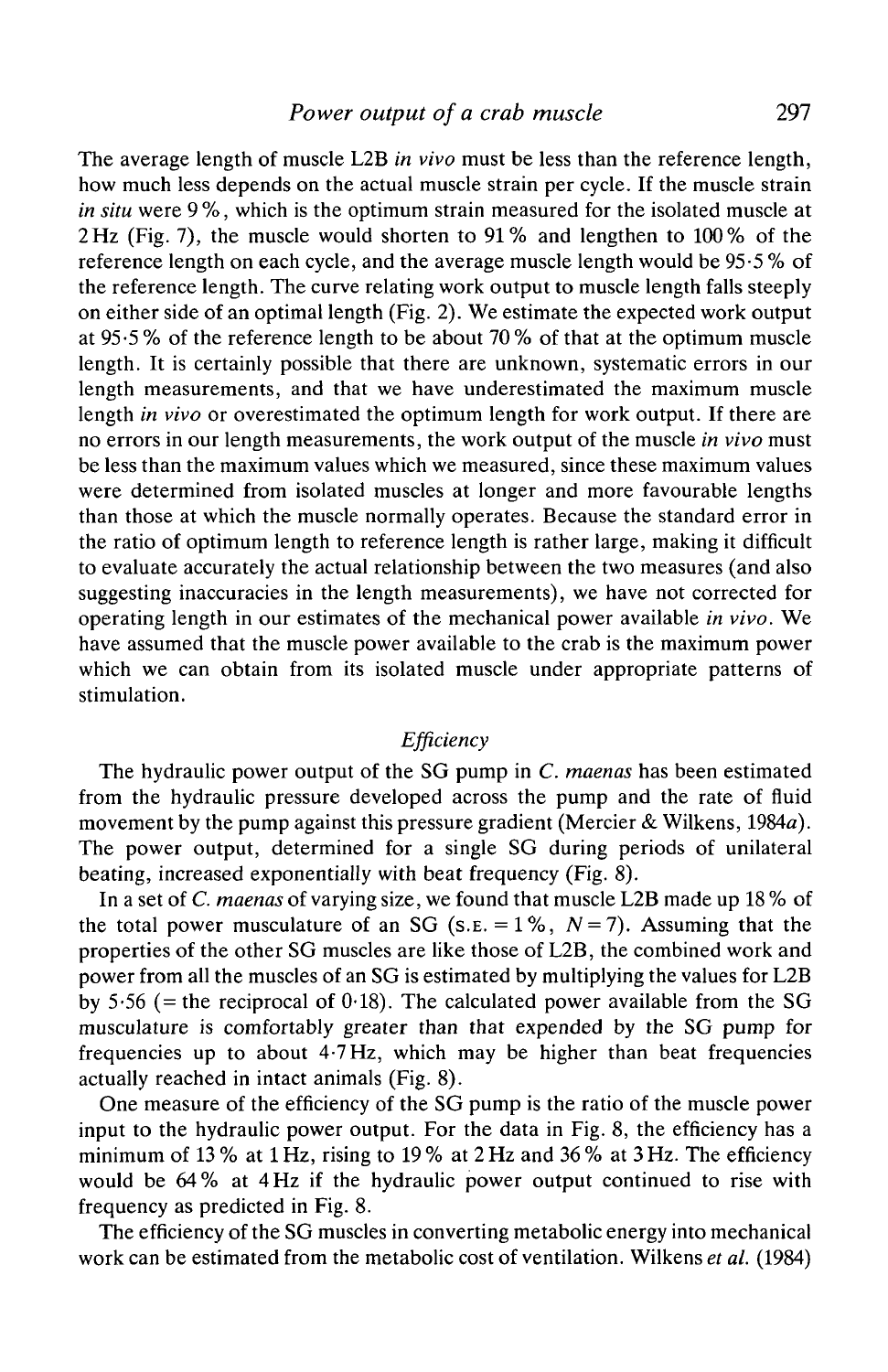

Fig. 8. The mechanical power available for the muscles of a single scaphognathite, estimated from the mechanical power output of muscle L2B and the fraction of the total SG musculature represented by L2B. Vertical bars are standard errors,  $N = 6$ . The curve below is the hydraulic power output of a single SG determined by Mercier  $\&$ Wilkens (1984a). The solid portion of the curve is the power function best fitting the data points in fig. 2D of Mercier & Wilkens; specifically:  $P = 0.11F^{2.4}$  where P is the hydraulic power ( $\mu$ W per g animal) and F is the beat frequency (Hz). The dotted portion of the curve is the extension of the function to beat frequencies above those from which data were collected.

measured the metabolic cost of ventilation by comparing oxygen consumption before and after SG ablation. The gills of the experimental animals were externally perfused after SG amputation so as to maintain blood oxygen and lactate concentrations at normal levels, and to ensure that the reduced oxygen consumption was a consequence of removing respiring tissue and not a general reduction because of reduced blood oxygenation. At a water flow rate corresponding to a total SG beat frequency (right plus left) of 3-9 Hz, the metabolic cost of ventilation was  $55 \mu W$  per g animal (calculated from oxygen consumption values assuming  $1 \text{mmol O}_2$  is equivalent to 450 J; Dejours, 1975). If the combined beat frequency were a result of right and left SGs each beating at about 2 Hz (power output per  $SG = 3.1 \mu W$  per g animal, Fig. 8), the total muscle mechanical power output (right plus left) would be  $2 \times 3.1 = 6.2 \mu W$  per g animal, and the efficiency of converting metabolic power to muscle power would be  $6.2/55 = 11\%$ . If the combined beat frequency were due to one SG beating at 4 Hz while the other was quiescent, the efficiency would be about 9 %. Thus about 10 % of the metabolic power input is available as mechanical power by the muscles, and of the latter about one-third becomes hydraulic power output by the pump. The estimated value of muscle efficiency (10%) is less than the commonly accepted value of 25-30 % for vertebrate muscles (e.g. Margaria, 1976; Woledge *et al.* 1985); but it is similar to estimates of the efficiency of muscles in flying insects (Ellington, 1985) and of the muscles used in locomotion by small mammals (Heglund *et al.* 1982).